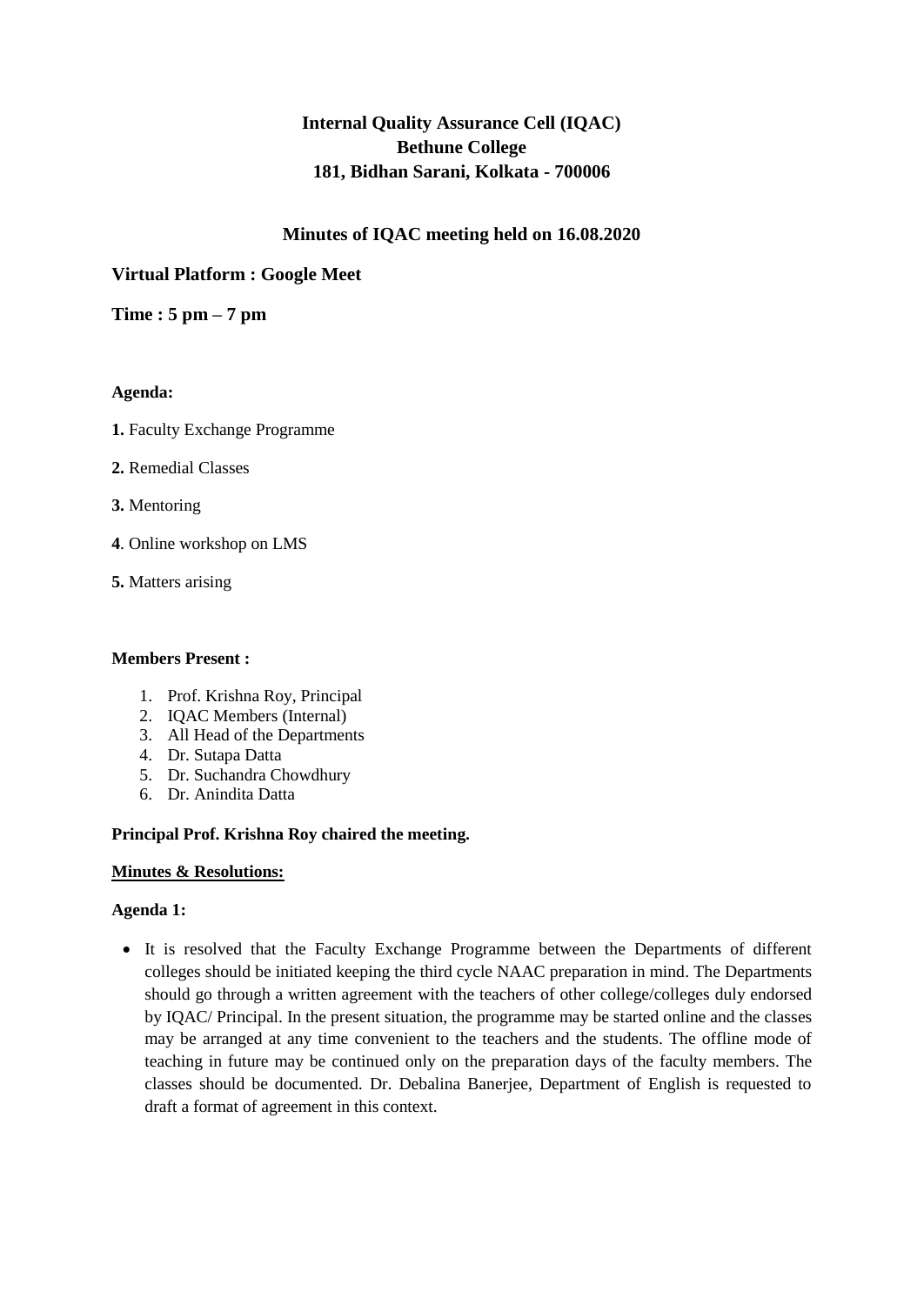Dr. Satarupa Banerjee has mentioned that the Departments generally offer one DSE course to the students. If possible the second DSE course may also be offered in collaboration with other colleges.

# **Agenda 2 :**

• The members have discussed the implementation of regular remedial classes and needs reflection in the routine. Dr. Rita Sengupta, convener of Routine Committee has pointed out that the slots of Remedial classes exist (Tuesday and Saturday) in the Master Routine before the lockdown. Dr. Tapas Kumar Misra has reported that the Department of Zoology takes remedial classes. Principal has pointed out that the practice of arranging the remedial classes should be meticulous and to be recorded in a separate attendance register as regularity and proper documentation are important. Principal has suggested to show the remedial classes in the online routine format. The HODs are also requested to update the classes taken by the teachers in the monthly Departmental meeting.

# **Agenda 3:**

• The next agendum "Mentoring System" has been discussed in detail. Dr. Sudeshna Mitra has suggested with elaboration to maintain systematic records of Mentor-Mentee ratio of every Department; the outcome of mentoring process and also to get the records signed by the students. Dr. Kamal Kanti Som has mentioned that it is important to maintain the records considering the total students and the teachers of the college. Principal has suggested that mentoring is a continuous process and the mentoring hour in the routine should be accommodated. Every Department must have to maintain a record book in this context. Dr. Maitri Ghosh has suggested to allot two days per week for remedial classes/ mentoring. Dr. Maitri Ghosh is requested to prepare a format with necessary parameters which will be uniformly followed by each Department.

# **Agenda 4:**

- Dr. Sutapa Datta discussed about the present scenario of online teaching learning process; the role and importance of MOOCS and the e-content development. Dr. Sutapa Datta, Dr. Suchandra Chowdhury and Dr. Anindita Datta attended a Faculty Development Program at Ramanujam College and Dr. Sutapa Datta has shared the technical aspects briefly and the possible areas with which all teachers should have easy access and understanding to continue the online communication with the students for teaching, assignment uploading, evaluation and other aspects. Dr. Datta has given her proposal to invite an expert in this field to learn about LMS (Learning Management System). That will make the teachers familiar with the following objects: a) how to take online classes, b) how to develop the teaching modules, c) uploading of the study materials (Text/ Audio/ Video) d) online assignment and evaluation process, e) attendance records of the students and many other features. Dr. Anindita Datta has informed that Dr. M. Rajendranath Babu of Nagaland University is an expert in this field and he will be available to conduct an online workshop on MOOCS & e-Content Development on  $28^{th}$  /  $29^{th}$  August, 2020.
- Resolved that Dr. M. Rajendranath Babu will be invited formally to deliver lectures for 1 hour in the morning session and 1 hour in the afternoon session on  $29<sup>th</sup>$  August, 2020. All HODs are requested to convey the teachers of their respective Departments about this workshop and